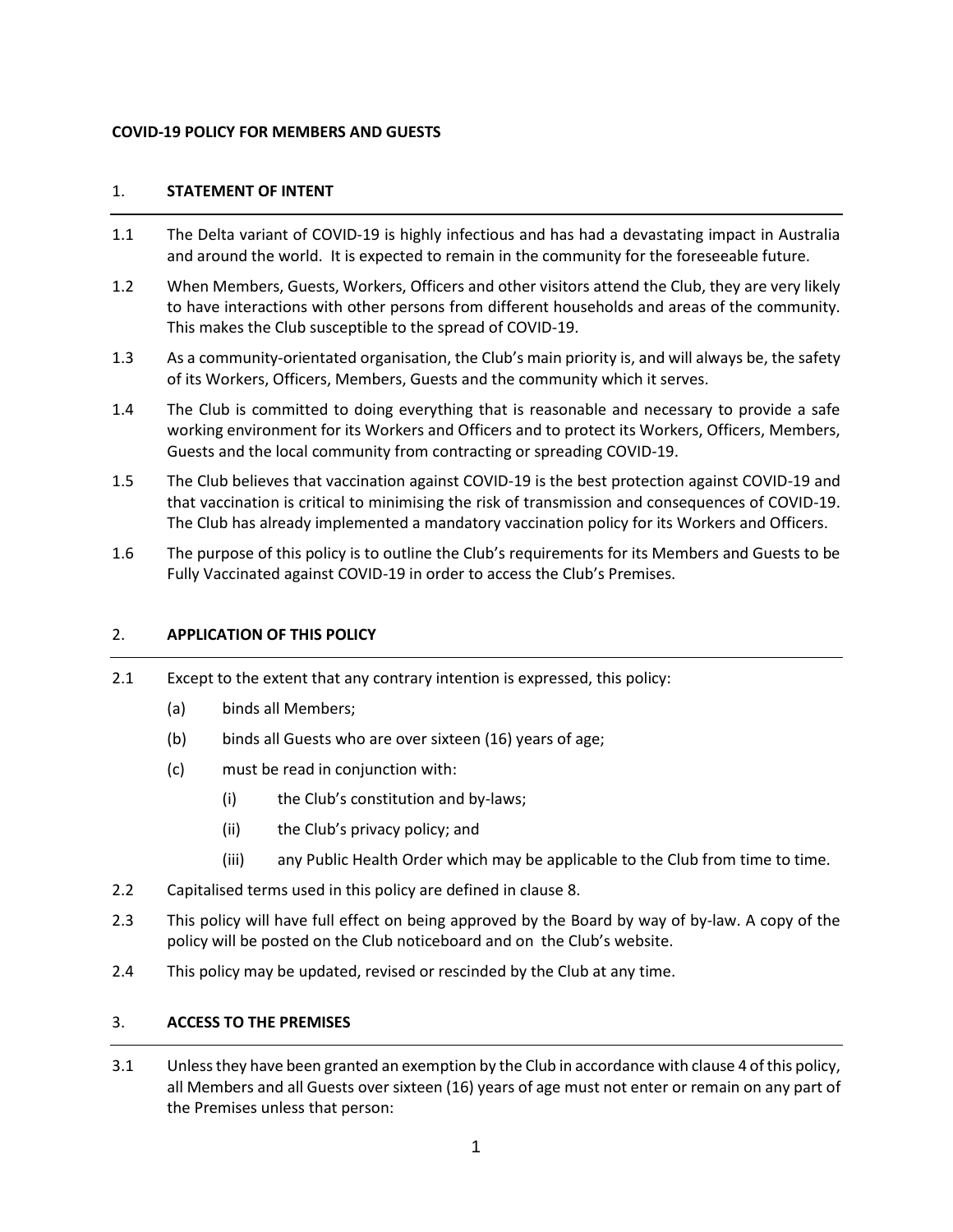- (a) has been Fully Vaccinated; and
- (b) produces to the Club acceptable evidence from the Australian Immunisation Register that they are Fully Vaccinated.
- <span id="page-1-1"></span>3.2 Acceptable forms of evidence of vaccination from the Australian Immunisation Register include:
	- (a) an online immunisation history statement;
	- (b) a COVID-19 digital certificate.
- 3.3 All Members and Guests over sixteen (16) years of age must carry or otherwise have ready access to a copy of one of the forms of evidence identified in clause [3.2](#page-1-1) of this policy and must produce that evidence to a Worker or Officer of the Club, a police officer or any other authorised officer on request.
- 3.4 If a Member or Guest over sixteen (16) years of age is unable to produce one of the forms of evidence identified in clause [3.2](#page-1-1) and is not granted an exemption under claus[e 4,](#page-1-0) they must leave the Premises immediately and not return until such time as they are able to comply with this policy.
- 3.5 The requirement to be Fully Vaccinated to access the Premises is an ongoing requirement and extends to any additional doses of an Approved Vaccine which are subsequently recommended by the ATAGI.

## <span id="page-1-0"></span>4. **EXEMPTIONS**

- 4.1 The Club recognises that in very limited circumstances, a Member or Guest may be unable to receive an Approved Vaccine and may need to be granted an exemption to the requirements in clause [3](#page-0-0) of this policy because:
	- (a) they have a temporary or permanent Medical Contraindication which prevents them from receiving any of the available Approved Vaccines; or
	- (b) some other exceptional and legally protected grounds apply which prevent them from being Fully Vaccinated.

## **Medical Contraindications**

- <span id="page-1-2"></span>4.2 Any Member or Guest who seeks an exemption on the grounds that they have a Medical Contraindication must provide the Club with:
	- (a) a Medical Contraindication Certificate that has been issued to them. For the avoidance of doubt, an ordinary medical certificate will not suffice;
	- (b) an online immunisation history statement from the Australian Immunisation Register; or
	- (c) a COVID-19 digital certificate from the Australian Immunisation Register,

which notes their Medical Contraindication to each of the Approved Vaccines.

4.3 To the extent that a Member or Guest seeks an exemption on the grounds that they have a Medical Contraindication which is temporary, the expiry date recorded for their Medical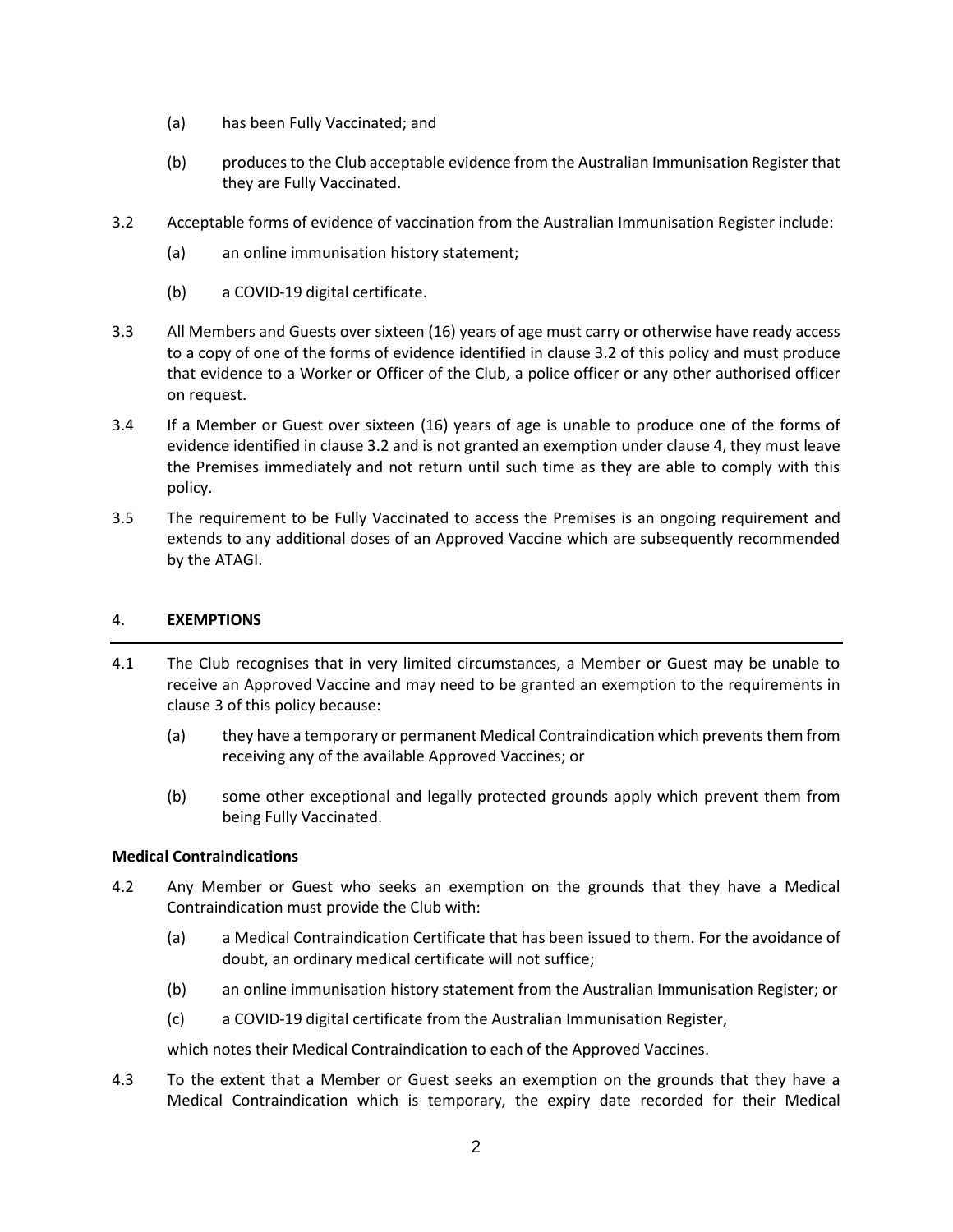Contraindication on the evidence they produce under clause [4.2](#page-1-2) must not have passed.

#### **Other Grounds**

<span id="page-2-0"></span>4.4 Any Member or Guest who seeks an exemption to the requirements in clause [3](#page-0-0) of this policy on any grounds other than a Medical Contraindication must provide suitable evidence in support of the grounds on which they seek an exemption.

#### **Consideration and Determination of Requests for Exemptions**

- 4.5 The Club reserves the right to make such enquiries as it considers appropriate to verify the authenticity of any evidence provided to the Club by a Member or Guest in support or their request for an exemption under this claus[e 4](#page-1-0) and the Member or Guest must cooperate fully with such enquiries.
- 4.6 The Club will consider any requests for an exemption under this clause on a case-by-case basis and may have regard to:
	- (a) the legitimacy of the grounds on which the Member or Guest is seeking an exemption;
	- (b) the adequacy of the evidence and supporting documentation provided to the Club;
	- (c) whether the grounds on which the Member or Guest is seeking an exemption are temporary or permanent;
	- (d) the risks of exposure for the Member or Guest and other people who work at or have dealings with the Club, including any vulnerable persons with whom the Member or Guest may interact;
	- (e) whether the risks of exposure to the Member or Guest and other persons at the Club can be mitigated by making any reasonable adjustments that do not cause unjustifiable hardship to the Club; and
	- (f) the purpose and scope of this policy.
- 4.7 The Club will, in its sole discretion:
	- (a) in the case of a Member or Guest who is seeking entry into the Premises either grant or refuse a Member or Guest entry; or
	- (b) in the case of a Member or Guest who is already on the Premises allow the Member or Guest to remain on the Premises or request that they leave the Premises immediately.
- 4.8 If the Club approves the Member or Guest's request for an exemption, the Club may impose additional control measures on the Member or Guest which it considers reasonable to minimise the risk of transmission of COVID-19. Those controls will depend upon the circumstances of the case but may include measures such as requiring the Member or Guest to wear a face mask at all times that they are on the Premises, to be seated at all times they are on the Premises or to be seated near an open window while they are in the Premises.
- 4.9 If a Member or Guest's request for an exemption is:
	- (a) approved by the Club, the Member or Guest must comply with any additional control measures and conditions which are imposed by the Club upon them;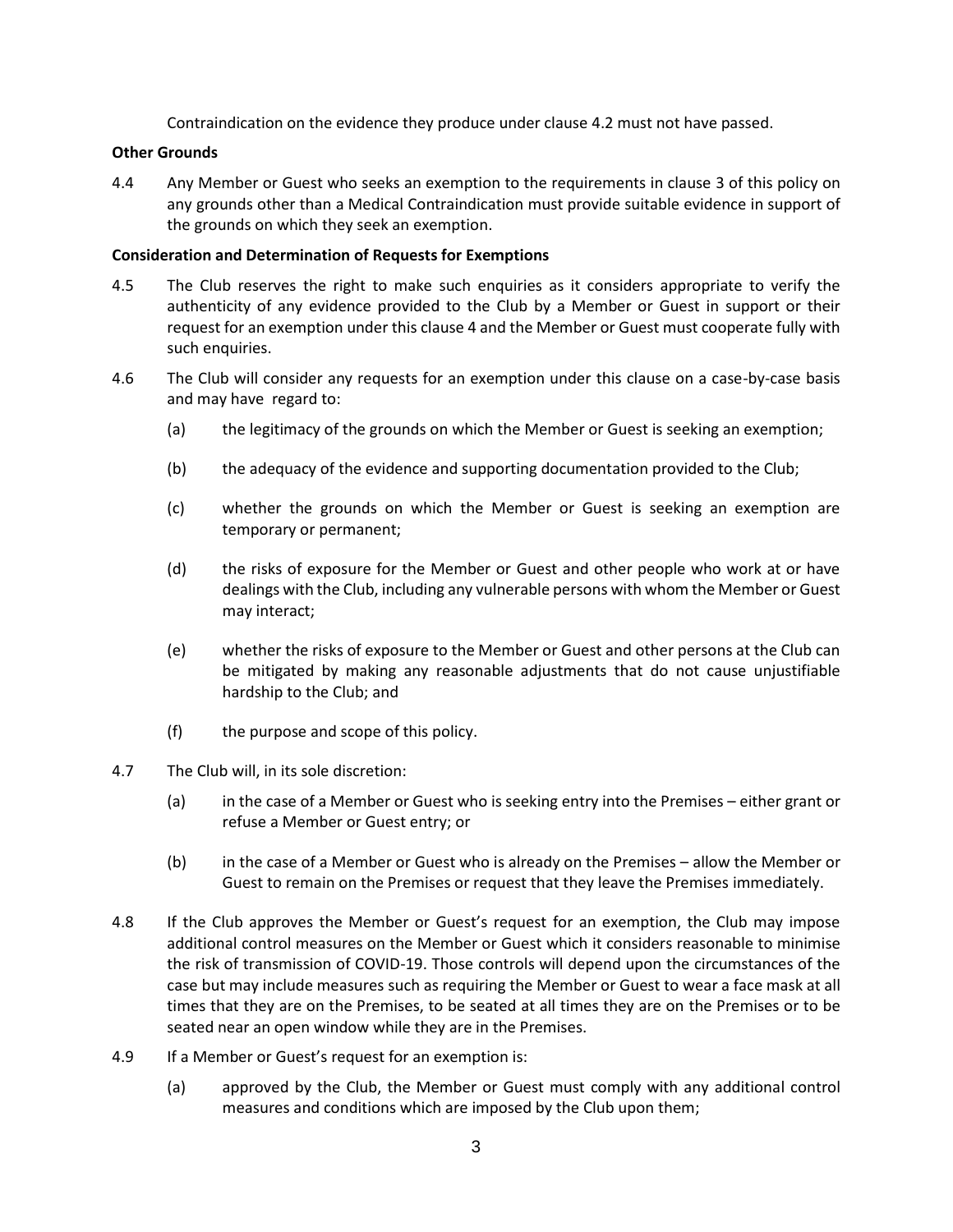(b) not approved by the Club, the Member or Guest must comply with the requirements of clause [3](#page-0-0) of this policy.

## 5. **TREATMENT OF INFORMATION PROVIDED TO THE CLUB**

- 5.1 The Club recognises that information about an individual's vaccination status and Medical Contraindications and other information about an individual's background or circumstances for seeking an exemption under clause [4](#page-1-0) of this policy is sensitive information for the purposes of the *Privacy Act 1988* (Cth).
- 5.2 The Club will handle any personal information which it holds in accordance with the Club's privacy policy.
- 5.3 The Club will not keep any copies of any evidence that it sights from a Member or Guest under clause [3](#page-0-0) or [4](#page-1-0) of this policy.
- 5.4 The Club will make a record of:
	- (a) the fact that it has sighted evidence from a Member or Guest;
	- (b) if the evidence sighted is evidence provided under clause  $4.4 -$  the name of the person who has certified or signed that evidence;
	- (c) the date on which that evidence was sighted; and
	- (d) the name of the person who sighted that evidence,

but will not otherwise record any of the information contained in any of the evidence that it sights from a Member or Guest under clause [3](#page-0-0) or [4](#page-1-0) of this policy.

5.5 The Club will not disclose a Member or Guest's sensitive information to a third party without the Member or Guest's consent, except to the Club's advisers unless the Club is required or authorised to do so by law (including in accordance with clause [6.5](#page-4-1) of this policy).

# 6. **NOTIFICATION OF DIAGNOSIS WITH COVID-19**

- <span id="page-3-0"></span>6.1 This clause applies to a Member or Guest who has tested positive for COVID-19 and who had attended any part of the Premises within at least:
	- (a) two (2) days before they got sick; or
	- (b) two (2) days before their COVID-19 test,

whichever is earlier.

- <span id="page-3-1"></span>6.2 If a Member or Guest has tested positive for COVID-19 and attended any part of the Premises within the timeframe referred to in clause [6.1](#page-3-0) of this policy, they must as soon as reasonably practicable notify the Club:
	- (a) the date of their test;
	- (b) the date they got sick (if they have had symptoms); and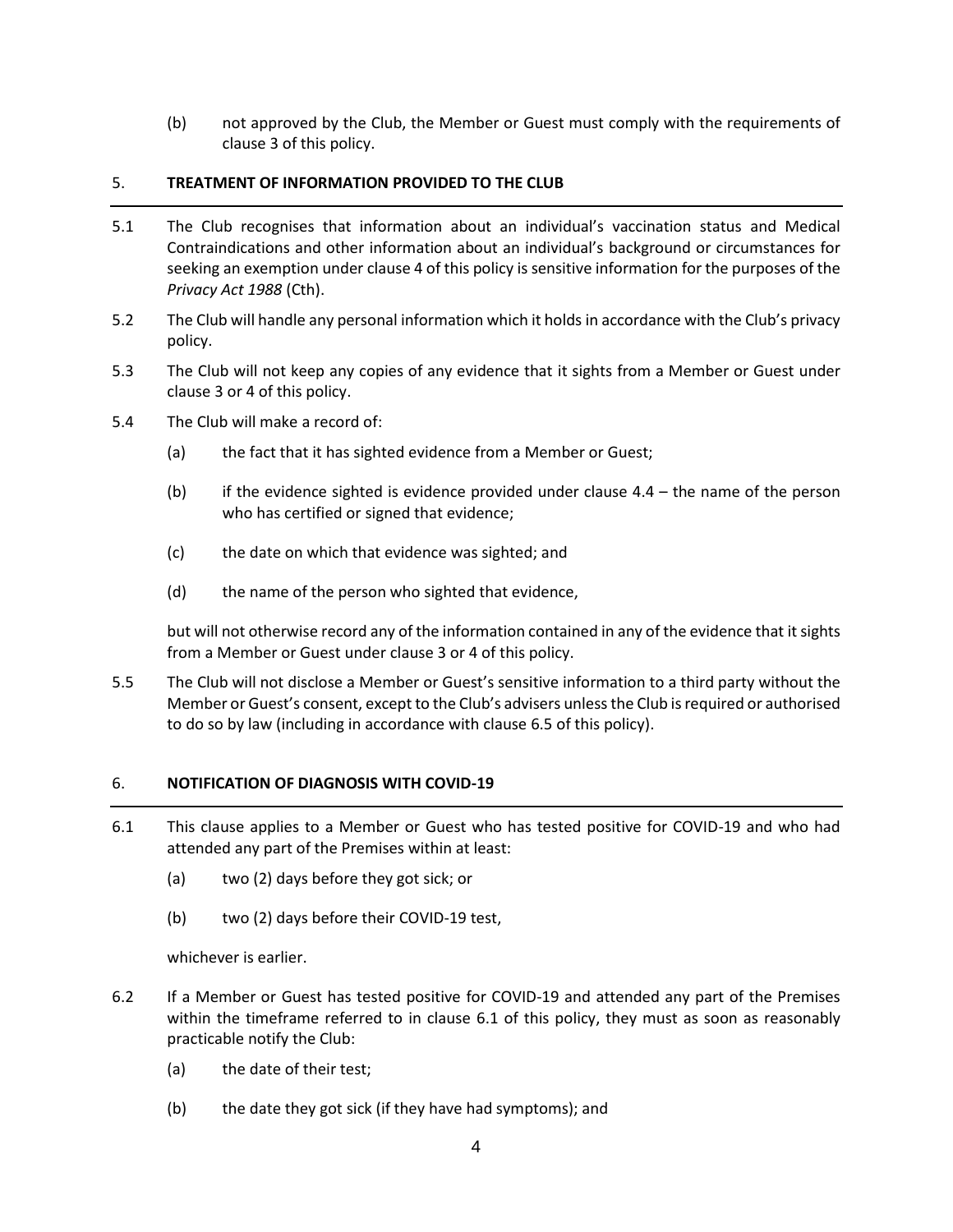- (c) the days (and if possible, the times) they were at the Premises
- 6.3 A Member or Guest can notify the Club of the information required under claus[e 6.2](#page-3-1) of this policy by calling or texting 0467 546 329.
- 6.4 The notification requirements in claus[e 6.2](#page-3-1) have the intended purpose of allowing the Club to take steps to notify SafeWork NSW and/or NSW Health and to limit the potential spread of COVID-19. However, the Club acknowledges that there may be limited instances where a Member or Guest is too ill to promptly notify the Club. In those circumstances, the Member or Guest must notify the Club as soon as they are well enough to do so or may arrange for a family member or friend to notify the Club on their behalf.
- <span id="page-4-1"></span>6.5 If the Club forms the view that a Member or Guest may have contracted COVID-19 at the Premises, or that they attended the Premises while infected with COVID-19, the Club may disclose that information, including the information the Member or Guest provides to the Club under clause [6.2](#page-3-1) of this policy, to SafeWork NSW and/or NSW Health in accordance with the Club's obligations under the applicable public health orders.
- 6.6 A Member or Guest who has tested positive for COVID-19 must self-isolate in accordance with the advice from NSW Health and:
	- (a) must not return to the Premises until they have recovered from COVID-19 and been issued with a medical clearance notice releasing them from isolation; and
	- (b) must present a copy of the medical clearance notice which has been issued to them for sighting by the Club before they can enter the Premises.

# 7. **FAILURE TO COMPLY WITH THIS POLICY**

- 7.1 All Members and Guests over the age of sixteen (16) years must comply with the requirements of this policy.
- 7.2 Compliance with this policy will be treated as a condition of entry to the Club's Premises. A Member or Guest who has not complied with this policy or who has not been granted an exemption by the Club could be refused access to or removed from the Premises, including being removed from the Premises and/or refused access to the Premises in the future pursuant to section 77 of the *Liquor Act 2007* (NSW) .
- 7.3 The Club will treat any instances of non-compliance by a Member or Guest on a case-by-case basis but in the case of non-compliance by a Member, may take disciplinary action against the Member under the Club's constitution.

# <span id="page-4-0"></span>8. **DEFINITIONS**

8.1 In this policy, the following words and phrases have the following meanings unless the context otherwise requires:

**Approved Vaccine** means a vaccine approved (including provisionally approved) by the Therapeutic Goods Administration of the Commonwealth for use in Australia as a vaccine against COVID-19;